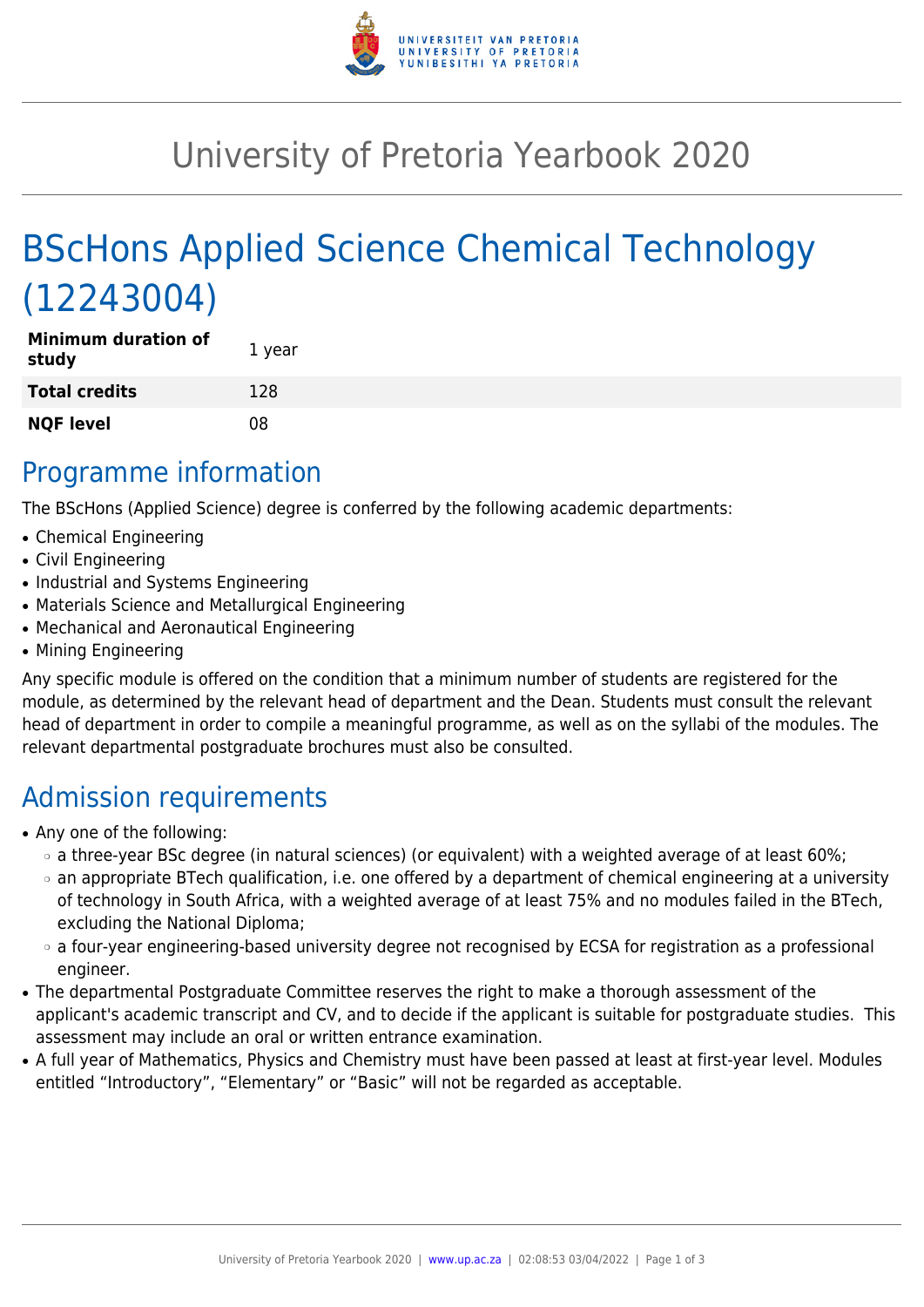

### Other programme-specific information

A limited number of appropriate postgraduate modules from other departments are allowed. Not all modules listed are presented each year. Please consult the departmental postgraduate brochure.

Specialisation in Process Technology is possible by registering for specific modules. (Please note that a candidate selecting this option will not be allowed to register for any modules at 700-level before the modules of the first semester at 400-level had been completed successfully.) Please consult the department.